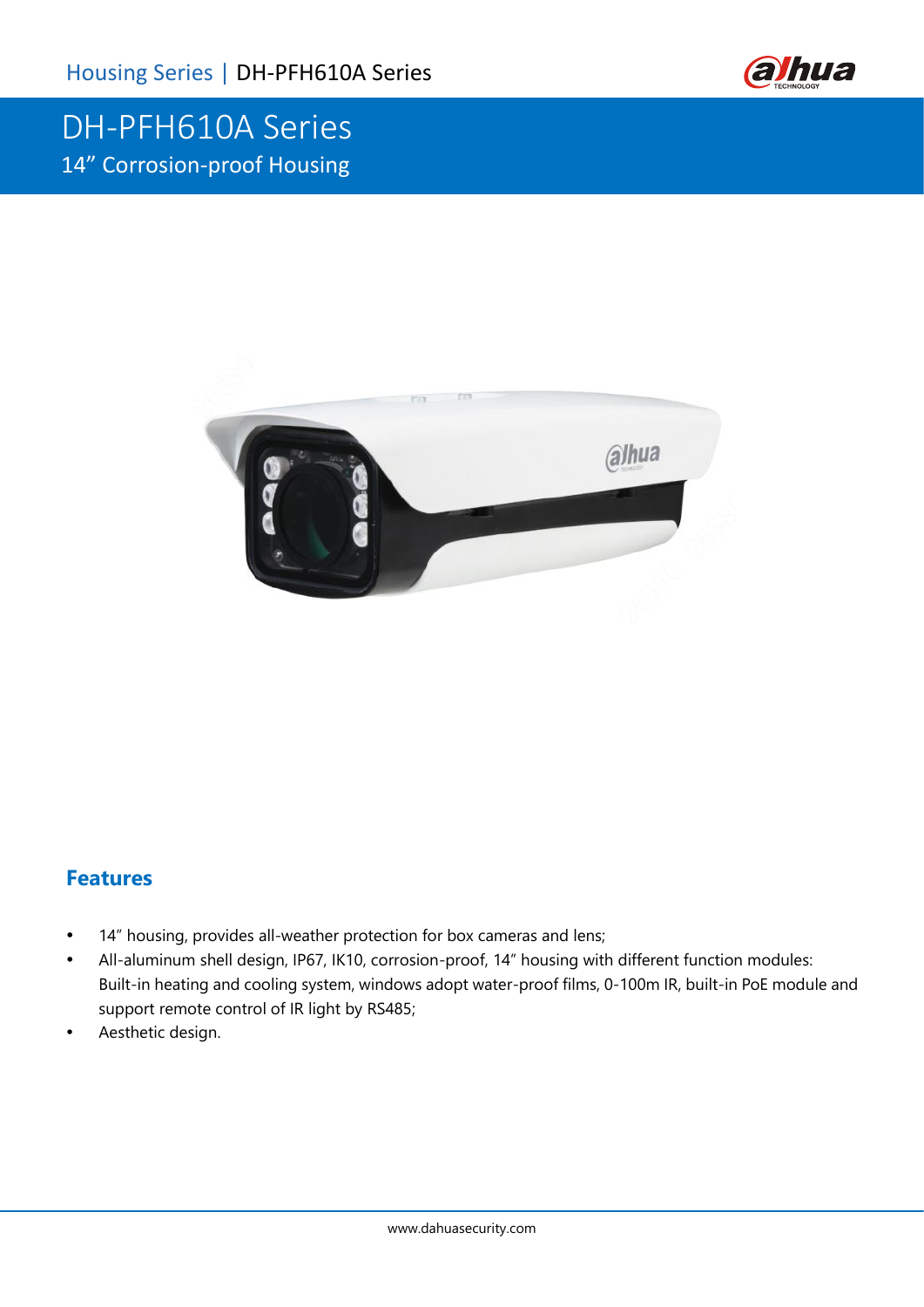# **Technical Specifications**

| <b>Model</b>                          |        | <b>PFH610A</b>                                                 | <b>PFH610A-H</b>                                      | <b>PFH610A-H</b><br>-POE | PFH610A-IR                | PFH610A-IR-POE                                              |  |
|---------------------------------------|--------|----------------------------------------------------------------|-------------------------------------------------------|--------------------------|---------------------------|-------------------------------------------------------------|--|
| <b>General</b>                        |        |                                                                |                                                       |                          |                           |                                                             |  |
| Inside Dimension                      |        | 215x90x83mm                                                    | 255x90x70.5mm(10.04"x3.54"x2.78")                     |                          |                           |                                                             |  |
| (LxWxH)                               |        | (8.46"x3.54"x3.27")                                            | 215x90x83mm(8.46"x3.54"x3.27")                        |                          |                           |                                                             |  |
| <b>Window Dimension</b>               |        |                                                                | ф60mm(ф2.36")                                         |                          |                           |                                                             |  |
| Operating<br>Temperature              | Set    | $-30^{\circ}$ C ~ +60°C<br>$(-22^{\circ}F \sim +140^{\circ}F)$ | $-40^{\circ}$ C ~ +60°C(-40°F ~ +140°F)               |                          |                           |                                                             |  |
|                                       | Heater | N/A                                                            | ON: 5±5 °C /OFF: 15±5 °C                              |                          |                           | $ON: <+5°C(+41°F)$<br>/OFF: $\ge +5^{\circ}C(+41^{\circ}F)$ |  |
|                                       | Cooler | N/A                                                            | ON: 37±5 °C /OFF: 20±5 °C<br>ON: 5±5 °C /OFF: 15±5 °C |                          |                           | ON: ≥37°C(98.6°F)<br>/OFF: <20°C(68°F)                      |  |
| <b>IR Distance</b>                    |        |                                                                | N/A                                                   |                          |                           | 0~100m(0~328.08ft)                                          |  |
| RS485 Control                         |        |                                                                | N/A                                                   |                          |                           | Yes, use RS485 to control IR light                          |  |
| Power Supply                          |        | DC12V, AC24V<br>(just for camera)                              | AC24V/3A                                              | POE+                     | AC24V/5A,                 | POE+                                                        |  |
| Power Consumption<br>(without camera) |        | N/A                                                            | 30W                                                   | 12W                      | 55W                       | 12.5W                                                       |  |
| <b>Environmental</b>                  |        |                                                                |                                                       |                          |                           |                                                             |  |
| <b>Operating Temperature</b>          |        | -30°C ~60°C<br>$(-22^{\circ}F \sim +140^{\circ}F)$             | -40°C ~60°C<br>$(-40^{\circ}F \sim +140^{\circ}F)$    |                          |                           |                                                             |  |
| Humidity                              |        | <90% RH                                                        |                                                       |                          |                           |                                                             |  |
| Ingress Protection                    |        | IP <sub>67</sub>                                               |                                                       |                          |                           |                                                             |  |
| Vandal Resistance                     |        | <b>IK10</b>                                                    |                                                       |                          |                           |                                                             |  |
| <b>Corrosion Protection</b>           |        | Meet the criteria of NEMA 4X                                   |                                                       |                          |                           |                                                             |  |
| <b>Construction</b>                   |        |                                                                |                                                       |                          |                           |                                                             |  |
| Material                              |        | Aluminum(case)&PC(others)                                      |                                                       |                          |                           |                                                             |  |
| Dimension(LxWxH)                      |        | 404mmx164mmx132mm(15.91"x6.46"x5.2")                           |                                                       |                          |                           |                                                             |  |
| Weight                                |        | 2.5kg(5.51lb)                                                  | 2.7kg(5.95lb)                                         | 3.0kg(6.61lb)            | 3.0kg(6.61lb)             | 3.2kg(7.05lb)                                               |  |
| <b>Others</b>                         |        |                                                                |                                                       |                          |                           |                                                             |  |
| Certification                         |        | CE, FCC, ICES                                                  | CE, FCC, UL,<br>EAC, ICES                             | CE, FCC                  | CE, FCC, UL,<br>EAC, ICES | CE, FCC, ICES                                               |  |
| Applicable Model                      |        | Please see "Accessory Selection"                               |                                                       |                          |                           |                                                             |  |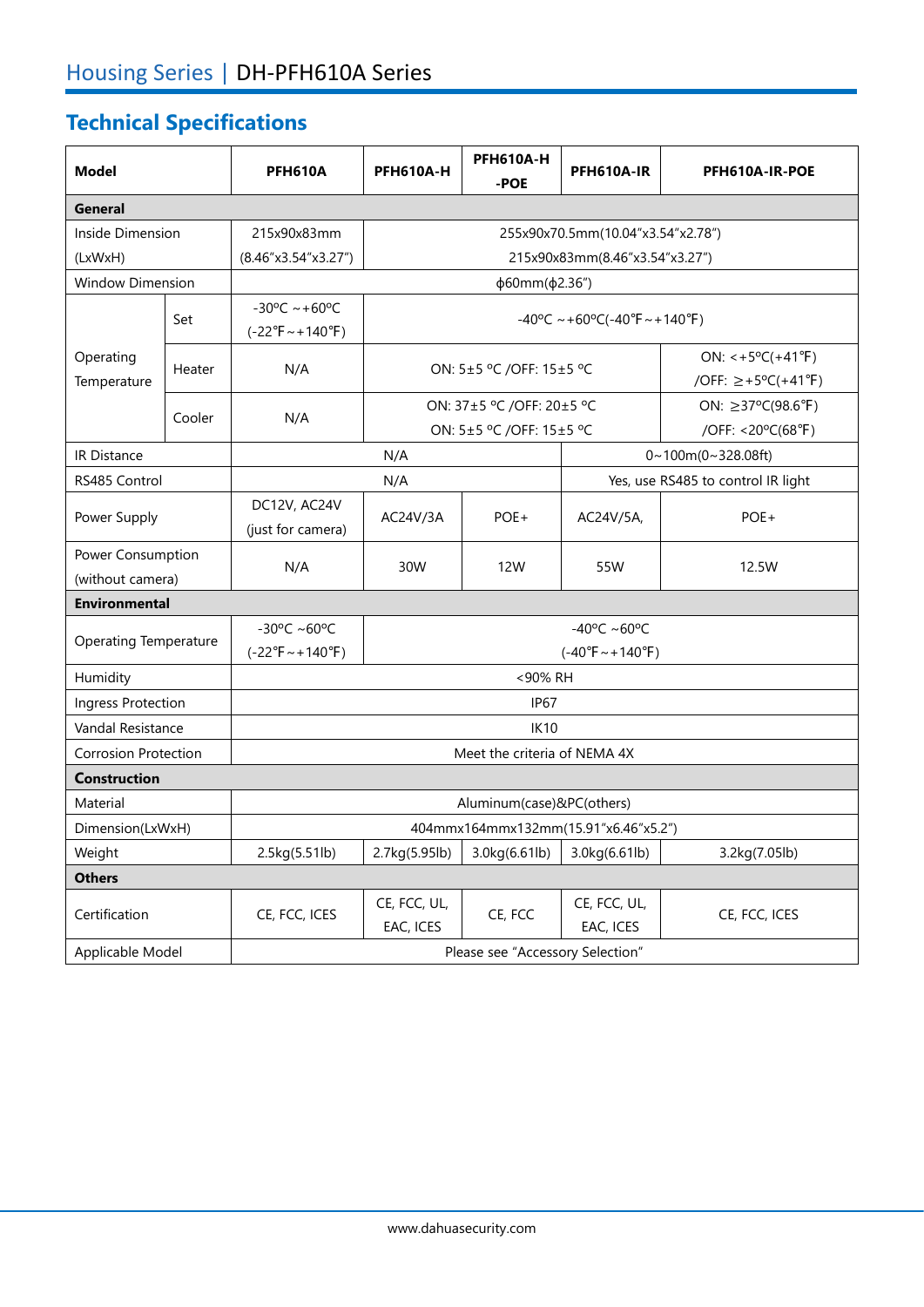### **Order Information**

| <b>Type</b>              | <b>Part Number</b> | <b>Description</b>                                            |  |  |
|--------------------------|--------------------|---------------------------------------------------------------|--|--|
|                          | DH-PFH610A         | 14" corrosion-proof housing, IP67, IK10, without any modules  |  |  |
|                          | PFH610A            | 14" corrosion -proof housing, IP67, IK10, without any modules |  |  |
|                          | DH-PFH610A-H       | 14" corrosion -proof housing, IP67, IK10, heater              |  |  |
|                          | <b>PFH610A-H</b>   | 14" corrosion -proof housing, IP67, IK10, heater              |  |  |
|                          | DH-PFH610A-H-POE   | 14" corrosion -proof housing, IP67, IK10, heater, POE+        |  |  |
| <b>Housing Series</b>    | PFH610A-H-POE      | 14" corrosion -proof housing, IP67, IK10, heater, POE+        |  |  |
|                          | DH-PFH610A-IR      | 14" corrosion -proof housing, IP67, IK10, heater, IR          |  |  |
|                          | PFH610A-IR         | 14" corrosion -proof housing, IP67, IK10, heater, IR          |  |  |
|                          | DH-PFH610A-IR-POE  | 14" corrosion -proof housing, IP67, IK10, heater, IR, POE+    |  |  |
|                          | PFH610A-IR-POE     | 14" corrosion -proof housing, IP67, IK10, heater, IR, POE+    |  |  |
|                          | PFB604W            | Wall-mount bracket                                            |  |  |
|                          | <b>PFB601W</b>     | Plane-mount bracket                                           |  |  |
| <b>Optional Brackets</b> | PFB600W            | Ceiling-mount bracket                                         |  |  |
|                          | <b>PFA162</b>      | Support three-axis rotation for housing installation          |  |  |

## **Dimensions (mm/inch)**